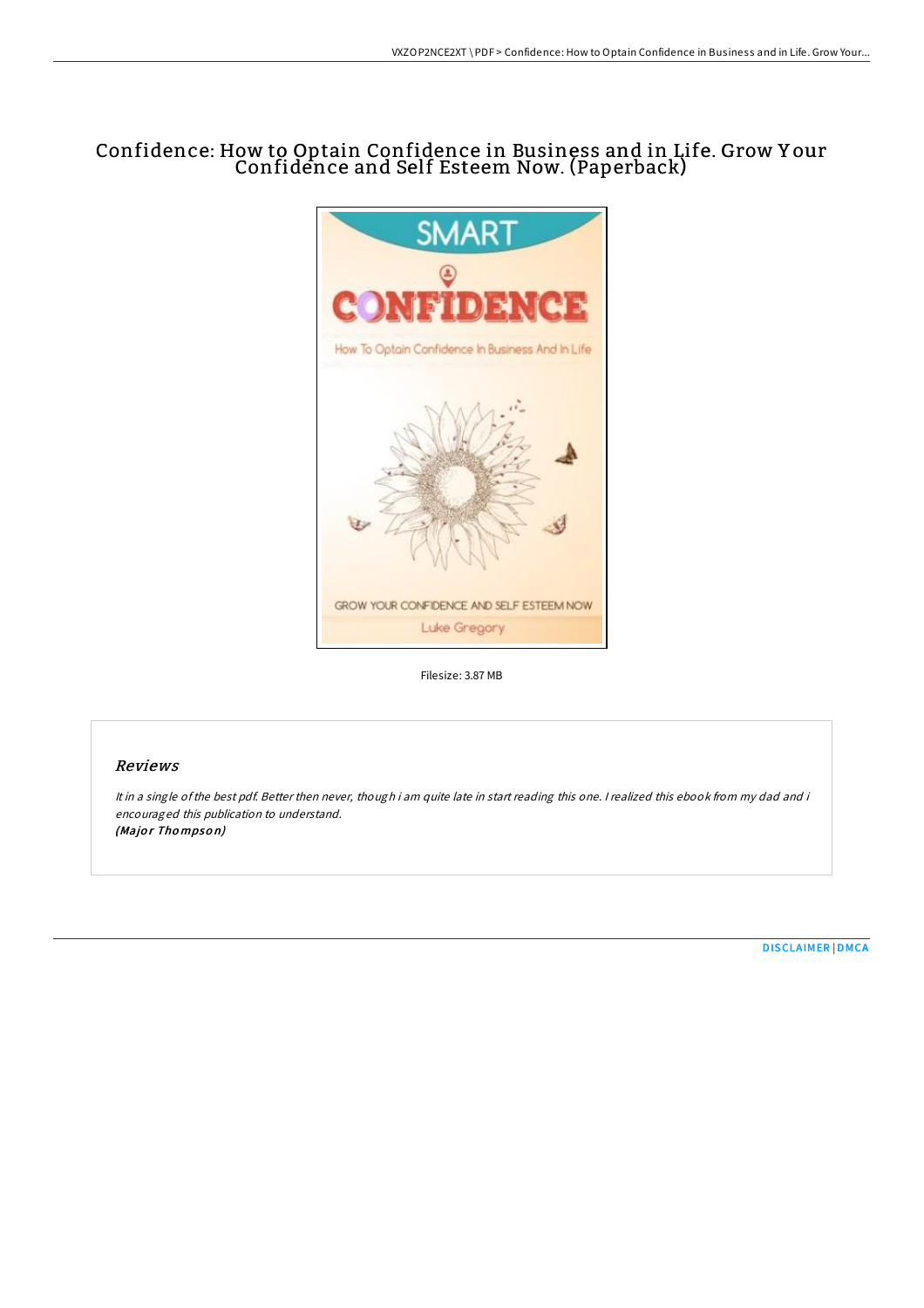# CONFIDENCE: HOW TO OPTAIN CONFIDENCE IN BUSINESS AND IN LIFE. GROW YOUR CONFIDENCE AND SELF ESTEEM NOW. (PAPERBACK)



To save Confidence: How to Optain Confidence in Business and in Life. Grow Your Confidence and Self Esteem Now. (Pape rback) eBook, remember to follow the web link beneath and save the document or have accessibility to other information that are have conjunction with CONFIDENCE: HOW TO OPTAIN CONFIDENCE IN BUSINESS AND IN LIFE. GROW YOUR CONFIDENCE AND SELF ESTEEM NOW. (PAPERBACK) ebook.

Createspace Independent Publishing Platform, 2016. Paperback. Condition: New. Language: English . Brand New Book \*\*\*\*\* Print on Demand \*\*\*\*\*.While many young children enjoy high levels of self-esteem, research shows that as they begin to age these levels begin to fall. By the time they become teenagers, many children report or exhibit signs of low self-esteem, with teen girls being more likely to suffer from the condition than teen boys. The debilitating issue of low self-esteem can persist into adulthood. Experts reveal that it aHects as many men as women, but men are more hesitant to seek out help. Low self-esteem affects how a person forms relationships, performs at their job and contributes to the development of their community and the society as a whole. Your self-esteem is your perception of yourself and your capabilities. It encompasses how much you value and believe in yourself. It can manifest itself as your inner voice that tells you that you are capable, worthwhile and deserving of love and respect. It can also do the opposite, however, telling you that you are not good enough to achieve anything, or you are not worthy of the love and respect of others. Quite often your self-esteem becomes greatly influenced by how other people see and treat you. This influence can be supportive, leading you to love yourself and hence to develop high self-esteem. This high self-esteem allows you to see yourself as deserving of a good life and of being treated fairly. You have confidence in your capabilities and can honestly judge your strengths and weaknesses. You can form healthy relationships with others and offer nurturing support to those around you. It is because you love, appreciate and accept yourself that you can enjoy, appreciate and accept others. You take these feelings of low self-esteem into...

 $\Box$  Read Confidence: How to [Optain](http://almighty24.tech/confidence-how-to-optain-confidence-in-business-.html) Confidence in Business and in Life. Grow Your Confidence and Self Esteem Now. (Paperback) Online

Download PDF Confidence: How to [Optain](http://almighty24.tech/confidence-how-to-optain-confidence-in-business-.html) Confidence in Business and in Life. Grow Your Confidence and Self Esteem Now. (Paperback)